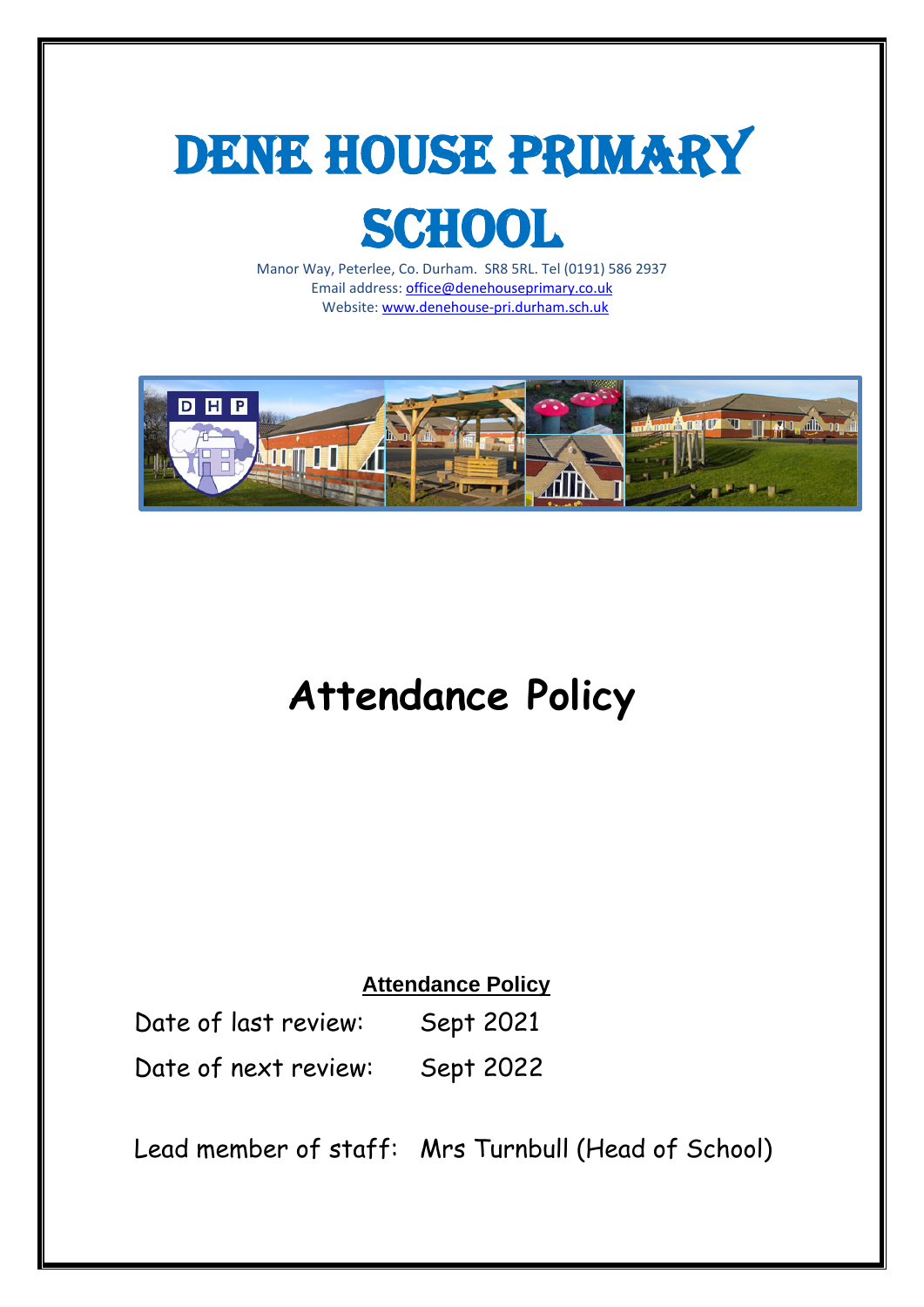# **Dene House Primary School**

Dene House Primary School seeks to ensure that all its pupils receive an education which maximises opportunities for each pupil to realise his/her true potential. The school will strive to provide a welcoming, caring environment, whereby each member of the school community feels wanted and secure.

We believe that all students benefit from the education we provide, and therefore from regular attendance. The aim of our attendance policy is to provide a consistent practice that encourages and facilitates the regu8lar attendance of all pupils.

All school staff will work with pupils and their families to support parents in helping them to meet their legal duty; to ensure that their children attend school regularly and on time. A whole school attendance target of 96.0**%** has been set for the **academic year 2021/2022** and various measures will be put in place to help work towards this.

The school has established an effective system of incentives and rewards which acknowledges the efforts of pupils to improve their attendance and timekeeping and will challenge the behaviour of those pupils and parents who give low priority to attendance and punctuality.

This policy has been reviewed and rewritten in line with the DFE 'School attendance Departmental advice for maintained schools, academies, independent schools and local authorities' (Sept 2018) and 'School attendance parental responsibility measures' (January 2015).

This policy is supported by our policies on safeguarding, bullying, behaviour and inclusive learning.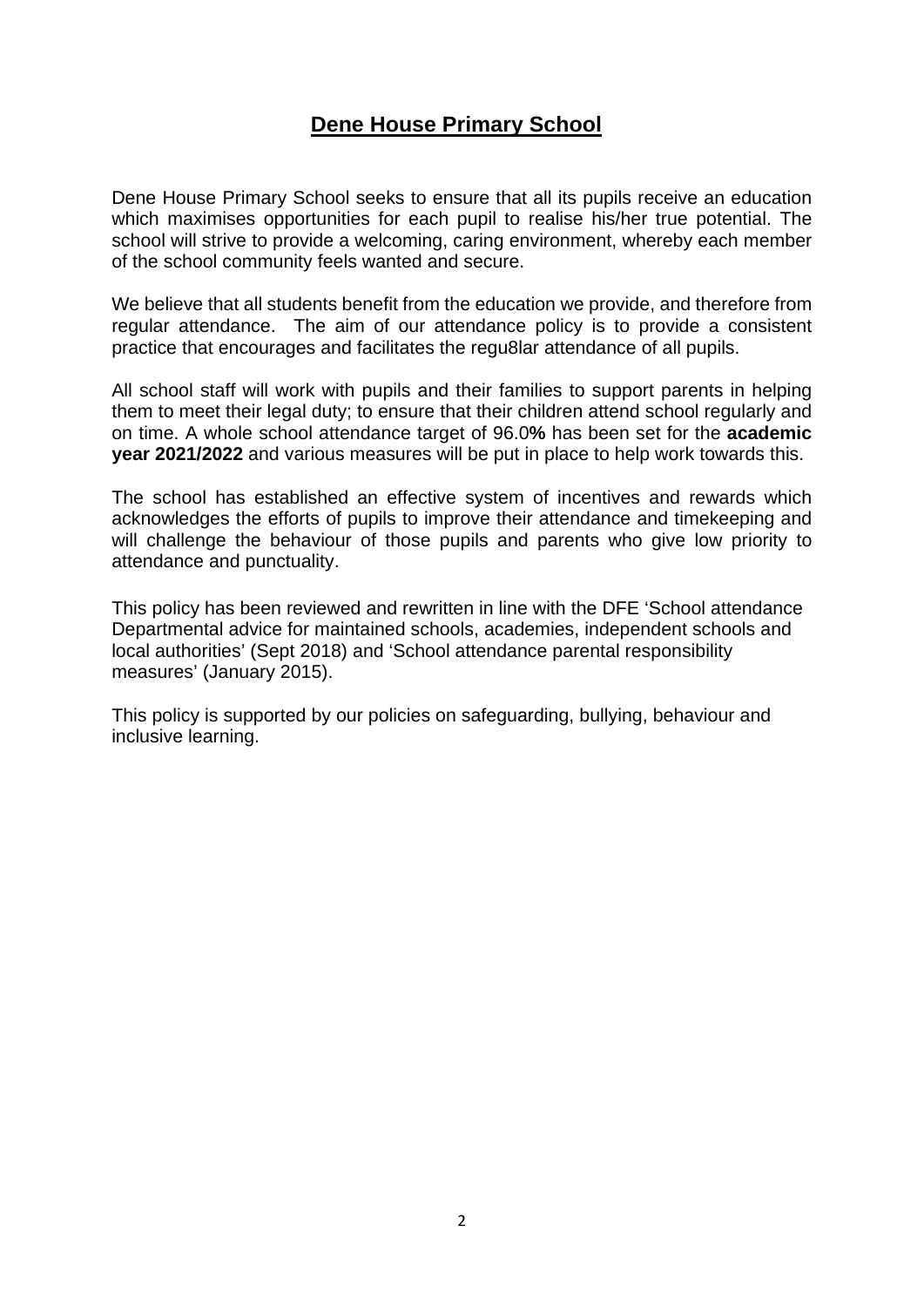# **1. Attendance and Attainment**

We recognise that the relationship between attendance and achievement of our students is inextricably linked.

Regular school attendance is crucial to maximise pupil progress and enjoyment of learning, and for this reason the school is dedicated to ensuring its attendance policy is adhered to.

### **We will ensure that:**

- All students have an equal right, and access to, an education in accordance with the national curriculum, or agreed alternative.
- Students will not be deprived of their education opportunities by, either their own absence or lateness, or that of students.
- Action is taken where necessary to secure an improvement in attendance.

# **2. The Law**

You need to make sure your child attends school regularly and on time. Because parents are responsible for this duty in law, you will be **breaking the law** if you do not do this and there are no good reasons for missing school.

The School and Local Authority **want to help you if you have a problem.** If attendance does not get better or you do not accept help and support offered, the Council may issue you with a warning notice, Penalty Notice or ask you to attend an interview to ask you questions about whether you have broken the law.

If you go to court and are found guilty of an offence, you could be fined up to £1,000 for a less serious offence or up to £2,500 if the law breaking is more serious. **In very serious cases, the court may involve the probation service or consider up to 3 months in prison.**

# **3. Attendance Procedures**

# **a) On the first day off and any further absence**

If a child is ill or is absent for any reason, parents or carers are asked to phone the School Office giving a reason for the child's absence. If a child is absent from school and there is no phone call from home then school will phone home to inform parents that the child is not in school and enquire about a reason why.

Doctors and dentists appointments should be made outside of school time. If this is not possible, your child should miss the minimum amount of school time necessary. If they are well enough to come back to school following the appointment they need to.

# **b) Periods of extended absence**

If a child's absence continues beyond 3 days then parents are requested to notify the school to update them. If a phone call is not received then the school will contact home to verify the absence.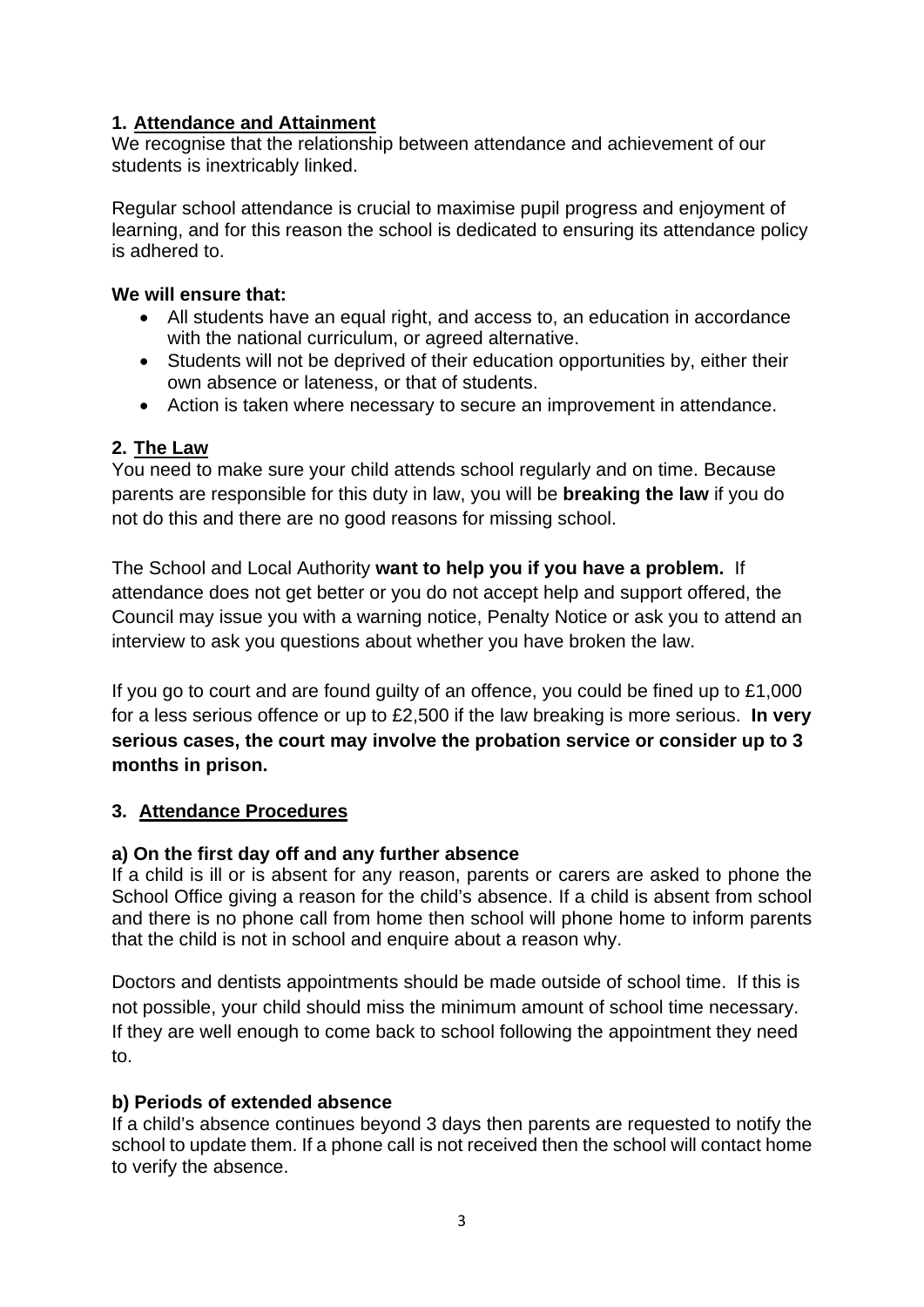If the school receives no reason for any absence then an unauthorised absence will be recorded. Continued absenteeism and unauthorised absences could result in further action such as referral to the Attendance Improvement Team to consider enforcement action and possibly a fixed penalty notice (this includes unauthorised absences accrued through leave of absence taken during term time).

#### **If your child is absent from school more than they should be:**

At the end of each half term the School Office will use its computer system to analyse absence across the school. As a result of this, some families will receive letters to inform them if their child's absence is lower than it should be if no prior discussion has taken place (unless this is due to frequent hospital appointments and/or long term medical needs).

#### **c) Help & Support:**

If you need help with attendance, it is important that you talk to the school about the issues as soon as possible. You may need to attend a meeting in school to talk about the problems and to put a plan in place to help. Sometimes, school may need to involve other services to help.

# **d) Communication:**

The school will always try to communicate with you regarding your child's attendance if it declines. This communication may involve explaining that attendance is a cause for concerns by letter, making telephone calls to you, and inviting you to attend a meeting in school depending on the circumstances. The school will work with you to discuss ways that we can offer support in finding a way to improve the situation.

#### **e) Enforcement Action:**

If, following the schools attempts to intervene there is no significant improvement and no good reasons for absences (i.e. absences are not supported by relevant evidence), or you have not co-operated with the school's attempts to improve the situation the school are required to consider referring the matter to the Local Authority for enforcement action.

The High Court has confirmed that the school's Head Teacher authorises absences. If your child misses school a lot because of illness, or if school do not know of any serious health issue that would mean your child could miss school a lot, the school may ask to you to provide medical evidence to authorise absences.

We are committed to supporting your child effectively, to ensure that they get the very best education possible and therefore have the best life chances. All challenges made concerning persistent absences, will be handled sensitively and in confidence.

#### **f) Punctuality:**

Registration time is at **8:55am** and **1.10pm** for Foundation and Key Stage One and **1.15pm** for Key Stage Two at which point the pupil entry gates will be locked and all pupils must enter by the main entrance. It is so important for all children to be on time, as missing the first few minutes of any lesson can be disruptive and unsettling, both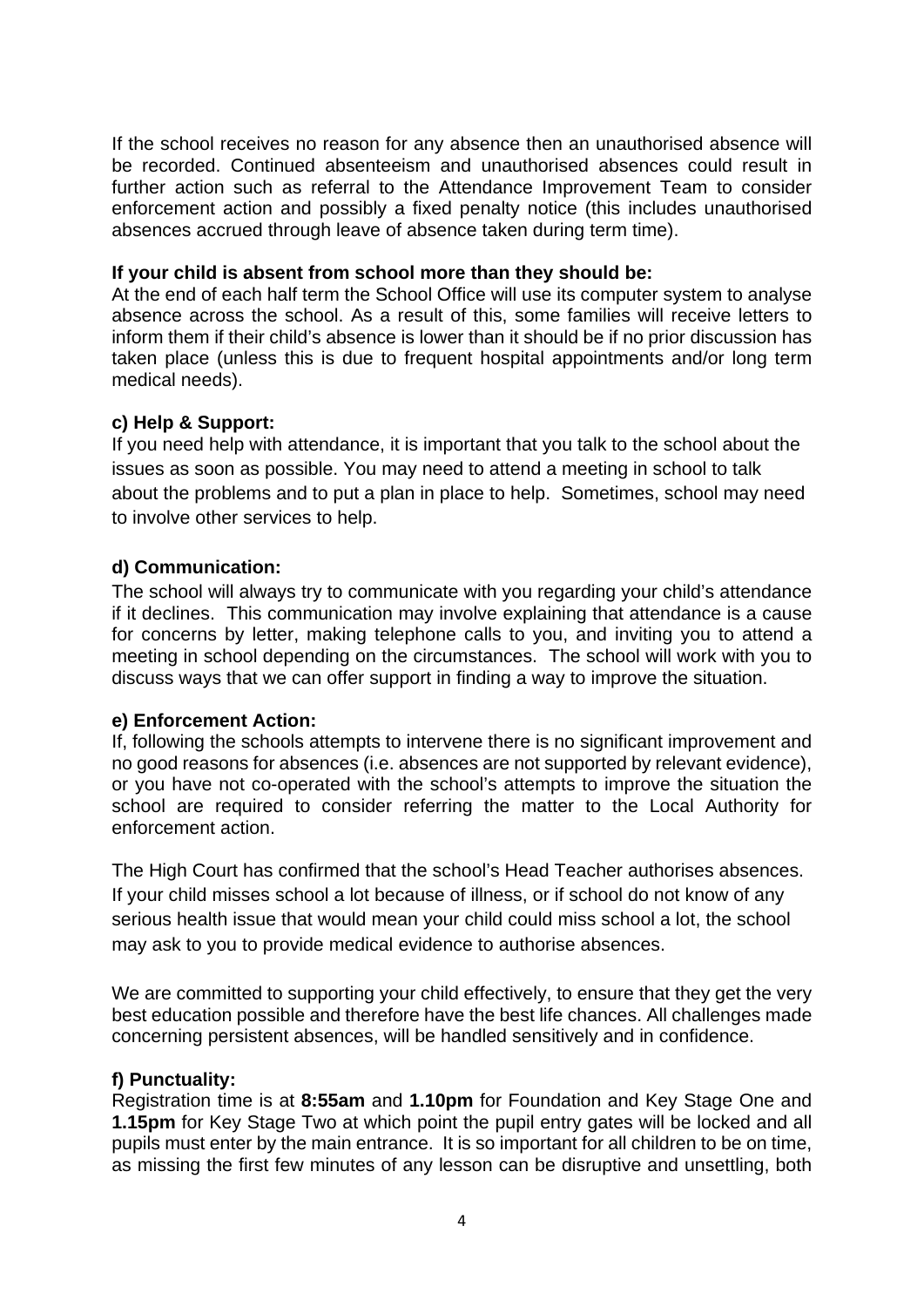for children and for the rest of the class. If a child arrives in school up to 15 minutes after this time then a late mark will be recorded in the register (L). Registers will be closed at this point and any children arriving more than 15 minutes late will be recorded as (U) which is a late after registers close mark and this is classed as an unauthorised absence (a number of these marks can also contribute to a fixed penalty notice being issued).

#### **If your child is late for school:**

All children arriving late at school will be asked the reason for their lateness and this will be recorded on the school's attendance data base (SIMs).

#### **1. If a child is late (after registers close) for school on a number of occasions;**

A letter will be sent home from school to parents to say their child's punctuality is causing some concern. An appointment with the Head will be offered to discuss ways that the school can offer support in finding a way improve this. Incentives to improve punctuality may also be offered to pupils e.g. improving their punctuality over 2 weeks to earn a school alarm clock.

#### **2. If lateness becomes persistent** with no identifiable reason –

A letter will be sent home from school with a specific appointment given to meet with the Inclusion team for a 'planning meeting'. This will aim to address any issues which may be behind this pattern of poor punctuality.

#### **3. If the school continues to have concerns about a child's punctuality;**

Then a referral may be made to the Attendance Improvement Team to consider if enforcement action is required.

# **g) Leave of Absence in Term Time**

Head teachers are no longer able to grant leave of absence during term time **unless there are exceptional circumstances.** The school will consider each request of absence individually; taking into account the circumstances, such as; the nature of the event for which leave is sought, the pupil's prior attendance and any important events taking place in school at that time e.g. termly tests.

An application for leave of absence must be made well in advance via a form which is available from the school website or in person from the school office. Where a leave of absence is granted, the head teacher will determine the number of days a pupil can be away from school. A leave of absence is granted entirely at the head teacher's discretion. As stated in the most recent DFE guidance on attendance, if an application for leave of absence is not made prior to the time of the required absence then the absence will be recorded as unauthorised regardless of circumstances.

#### **Please note that absence will not be authorised under any circumstances during any period of public examinations or internal assessments.**

#### **5. Promoting good attendance and punctuality**

The school's whole class attendance reward system (Deneopoly) will be used to promote attendance and punctuality across school. Further to this, any children who achieve 100% attendance over each term will receive a certificate and those who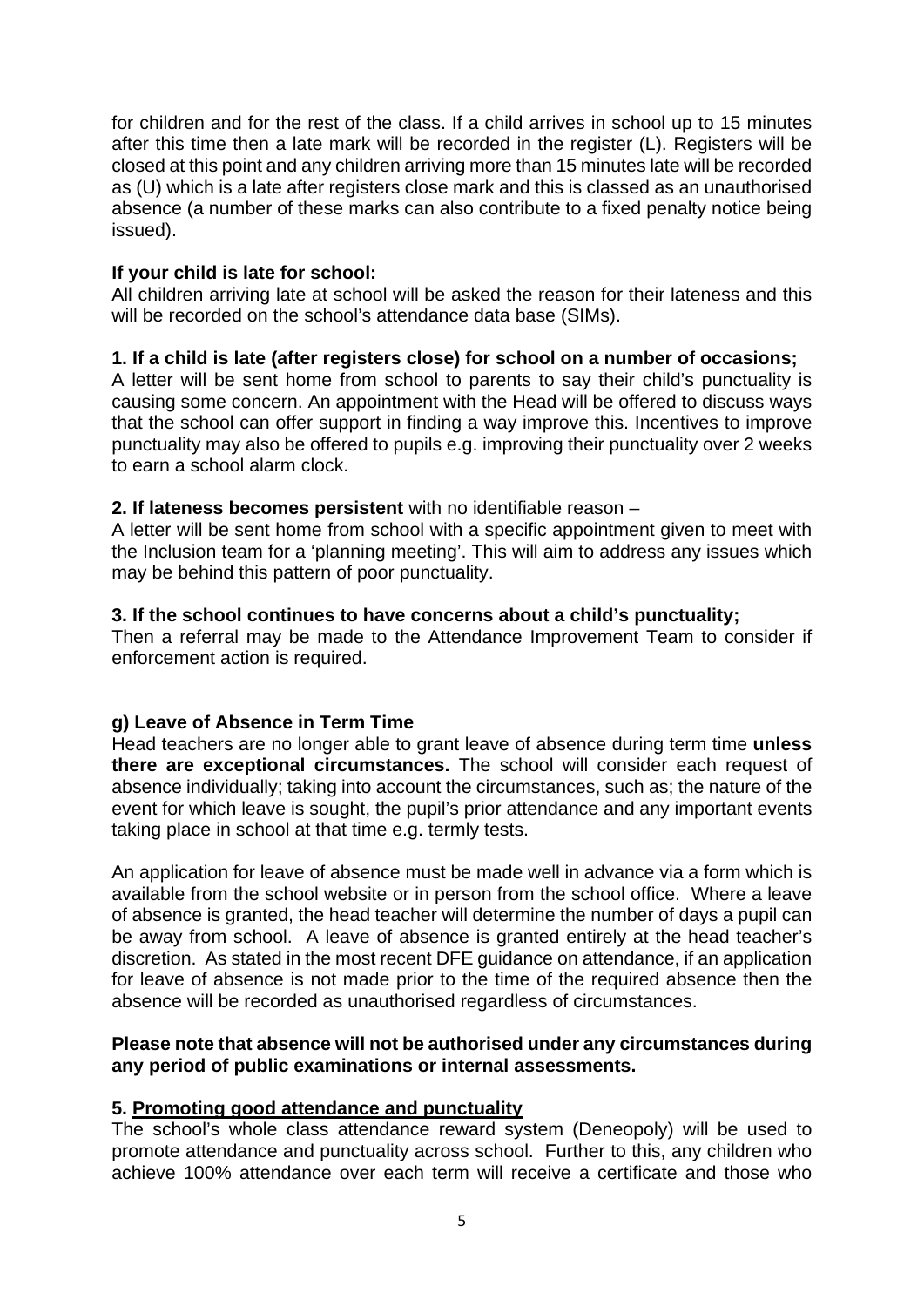receive 100% for the whole year will receive a certificate and prize in assembly. Attendance percentages will be shared with parents on a weekly basis on **Class Dojo** and as part of the **School Newsletter**.

# **6. Children Missing from Education:**

If you move from the area and your whereabouts are unknown, the school can legally remove your child from the roll after 20 school days of unauthorised absence. It is **vital that if you keep school informed of any change of details** and regularly update them if details change. Your child may be at risk of losing their school place if your whereabouts are not known.

It is also important that emergency contact information is kept up to date and that if you are leaving the area, you provide details of where and how you can be contacted. If you do not do this and the school is unable to trace your child, this would be treated as a **safeguarding matter.**

# **7. Roles and Responsibilities**

# **Governing Body:**

As part of our school approach to maintaining high attendance, the governing body will:

- Ensure that the importance of attendance is made clear by promoting the relevant school policies and guidance directed to parents and staff.
- Annually review the school's attendance policy and ensure that all provisions are in place to allow school staff, parents, and students to implement the policy effectively.
- Ensure regular meetings take place between leaders and the attendance governor and they take the lead role in monitoring attendance and coordinating provision and policies for attendance. The governor's meetings will review and discuss attendance issues that have arisen in order to be fully aware and supportive of expected attendance targets for the year.
- Ensure that the school is implementing effective means of recording attendance and organising that data, including for children who are educated off site.

# **School Leadership Team:**

As part of our school approach to maintaining high attendance, the leadership team will:

- Be active in their approach to promoting good attendance with students and their parents.
- Ensure the school's teaching and learning experiences encourage regular attendance and that students are taught the value of high attendance for their own progression and achievement.
- Coordinate with the governing body to monitor the implementation of the policy and its effectiveness, with annual review of full policy.
- Ensure that all staff are up to date with the school's attendance policy and that staff are fully trained to recognise and deal with attendance issues.
- Ensure government legislation on attendance is complied with and that the leadership team are up to date with any legislation changes and how to implement them.